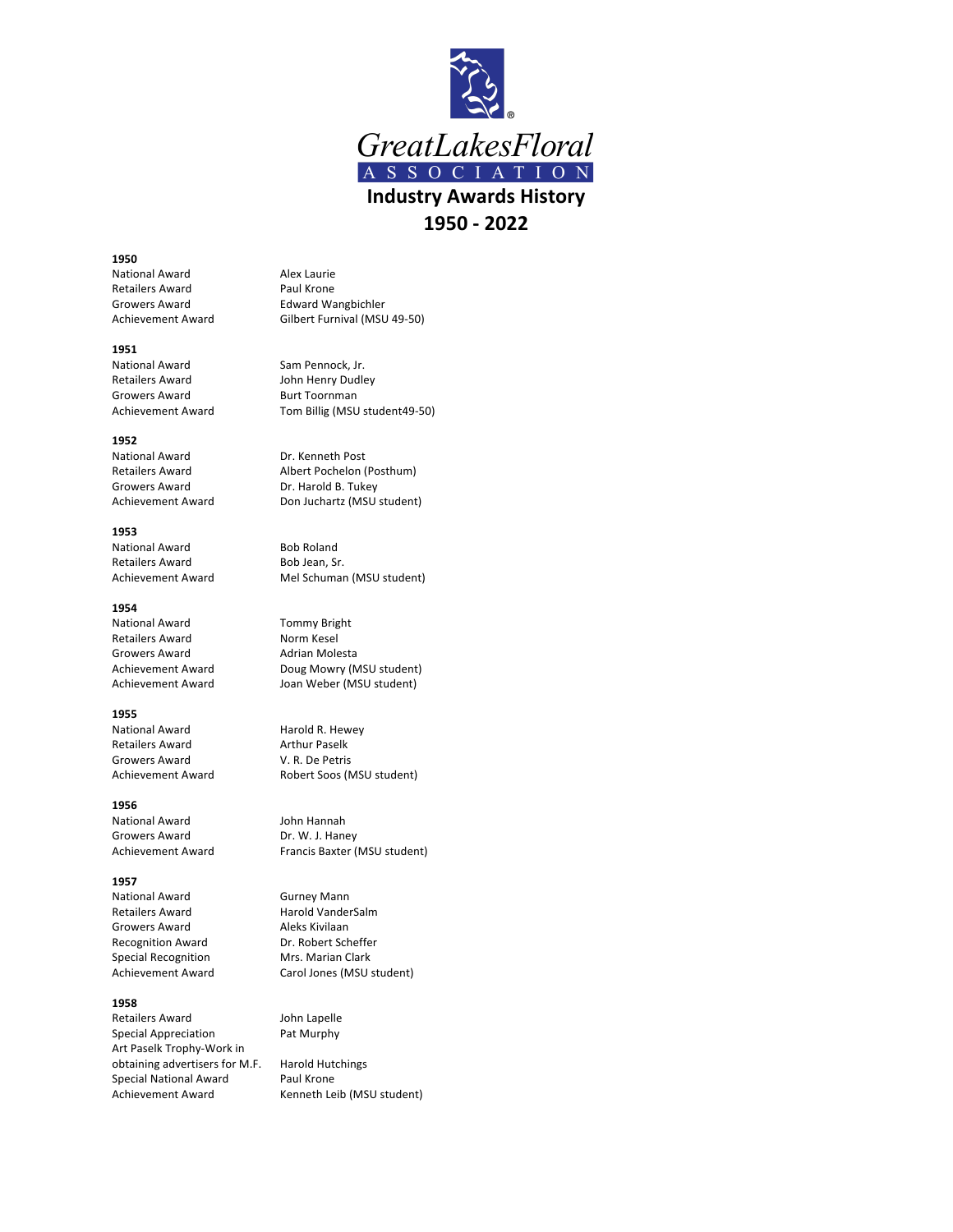### **1959**

National Award **Oscar G. Carlstedt** Retailers Award 
Harry Miller Growers Award **Dr. Richard Lindstrom** A plaque commemorating the 50<sup>th</sup> anniversary of FTDA Irving Allen (accepting for FTDA)

# **1960**

National Award **John Henry Dudley** Achievement Award John Hora A plaque for his distinguished service to the industry and an honorary lifetime membership in MSFA Anton Gaertner

### **1961**

National Award Granville Gude Gift of Appreciation Paul & Nedra Krone

## **1962**

National Award-For all segments of Floral Industry O. Ben Haley National Award-outstanding contribution to the retail phase of floriculture Edward A. Goeppner Retailers Award Dean Doty Growers Award **Harold** Weber

## **1963**

Retailers Award Morse Laible Growers Award **Dr. C. E. Wildon** 

#### **1964**

National Award **Harry Miller** Retailers Award **Lawrence Stansfield Smith** Special Award **Ralph Bachman** 

# **1965**

National Award **John H. Walker** Retailers Award Harold G. Hutchings Growers Award **Dr. Richard Stinson** Special Award **Einar A. Frandsen** Outstanding Service Award John Henry Dudley Recognition of the fine service given to MSFA (tape recorded) Harold G. Hutchings

#### **1966**

National Award S. Cook Retailers Award Gordon P. Anthony Growers (Production) Award Joseph B. Vermeulen

#### **1967**

National Award Leland T. Kintzele Retailers Award Kenneth G. Burgett Growers Award **James B. Dinser** Special Meritorious Service Award Flower Bulb Research Proj. MSU) August Albert De Hertogh Special Meritorious Service Award Adv., Pub. Rel. and General Association Management Ralph J. Lipinski Trophy & Check for \$50 Larry A. Weir (MSU student)

Achievement Award Wayne Manthel (MSU student)

Achievement Award Jack Stokes (MSU student)

Achievement Award Charles Schroeder (MSU student)

4 Year Achievement Award Frank Manker (MSU student) 2 Year Achievement Award Carol Spangler (MSU student)

4 Year Achievement Award Mike Gunesch (MSU student) 2 Year Achievement Award Tom Reynolds (MSU student)

4 Year Achievement Award James Corfield (MSU student) 2 Year Achievement Award Randall Mulbarger (MSU student)

2 Year Achievement Award Hadley G. Putnam (MSU student)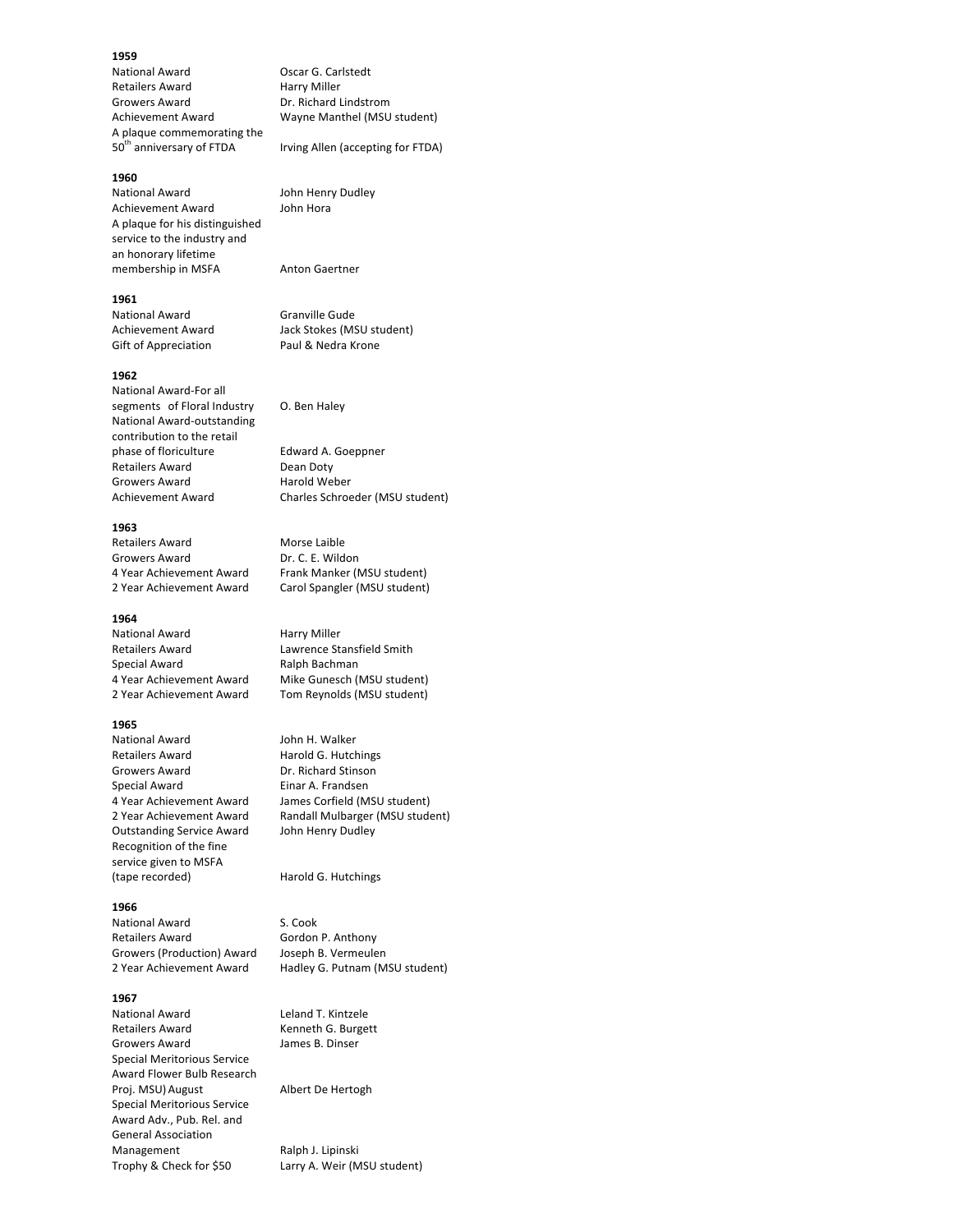Checks presented at the Ag. Honors Banquet and trophies presented during Annual Meeting Convention Design School

#### **1968**

National Award Gene Endres Special Award Don Juchartz

## **1969**

National Award **Ralph Bachman** National Award **John Bodette** National Award Fred Flipse Retailers Award Bob Moore Growers Award Cloy Miller Special Recognition Award William E. Randolph 4 Year Achievement Award Juanita A. Levine (MSU student) A plaque in recognition of the Allied Florists Assoc. of Illinois Chicago Allied's 50th Anniversary

#### **1970**

National Award **Jack Kaufman** Retailers Award Dr. John Carew Growers Award **Dr.** Will Carlson

## **1971**

National Award<br>
National Award<br>
James C. Krone National Award National Award Neil W. Stuart, Ph. D. Growers Award Dana Perkins Young Man of the Year Joe Gaertner

#### **1972**

Special National Award Charles Johnston National Award **Everett Conklin** Retailers Award Gil Furnival Growers Award **John Morris** Young Man of the Year Fred Nielsen Special Recognition **Lloyd Thompson** 

## **1973**

Special Award Weber Bros. Retailers Award **Lucile Belen** Growers Award Ross Billig Young Man of the Year Paul Weiss

## **1974**

National Award James Vosters Retailers Award Margaret Linke Knechtel Special Recognition **Dr.** William Carpenter Special Recognition George Ritter Tradesman's Award Chuck Salt

# **1975**

Special National Award James (Jim) Mikkelsen Retailers Award **Ruby Dunstan** Growers Award **John Schwartz** Young Man of the Year Jacob (Jack) Smith Tradesman's Award Warren Bickes

Retailers Award Vincent P. Adamo Special Award **Reverand Gardield Brown** 

Young Man of the Year Carl Swanson (first recipient of award) Achievement Award Matthew J. Benvenuto (MSU student)

Special National Award Colonel Walter Mossmiller, Jr. 4 Year Achievement Award Duane J. Beach (MSU student) 2 Year Achievement Award Kenneth L. Carnes (MSU student)

4 Year Achievement Award Allyne M. Malthy (MSU student) 2 Year Achievement Award Nancy Sherman (MSU student)

Tradesman's Award Bill Kunst (first recipient of award) 4 Year Achievement Award Maxine Paterson (MSU student) 2 Year Achievement Award LuAnn DeGroot (MSU student)

4 Year Achievement Award Thomas Benner (MSU student) 2 Year Achievement Award Everett Parker (MSU student)

National Award **Henry M.** (Marc) Cathey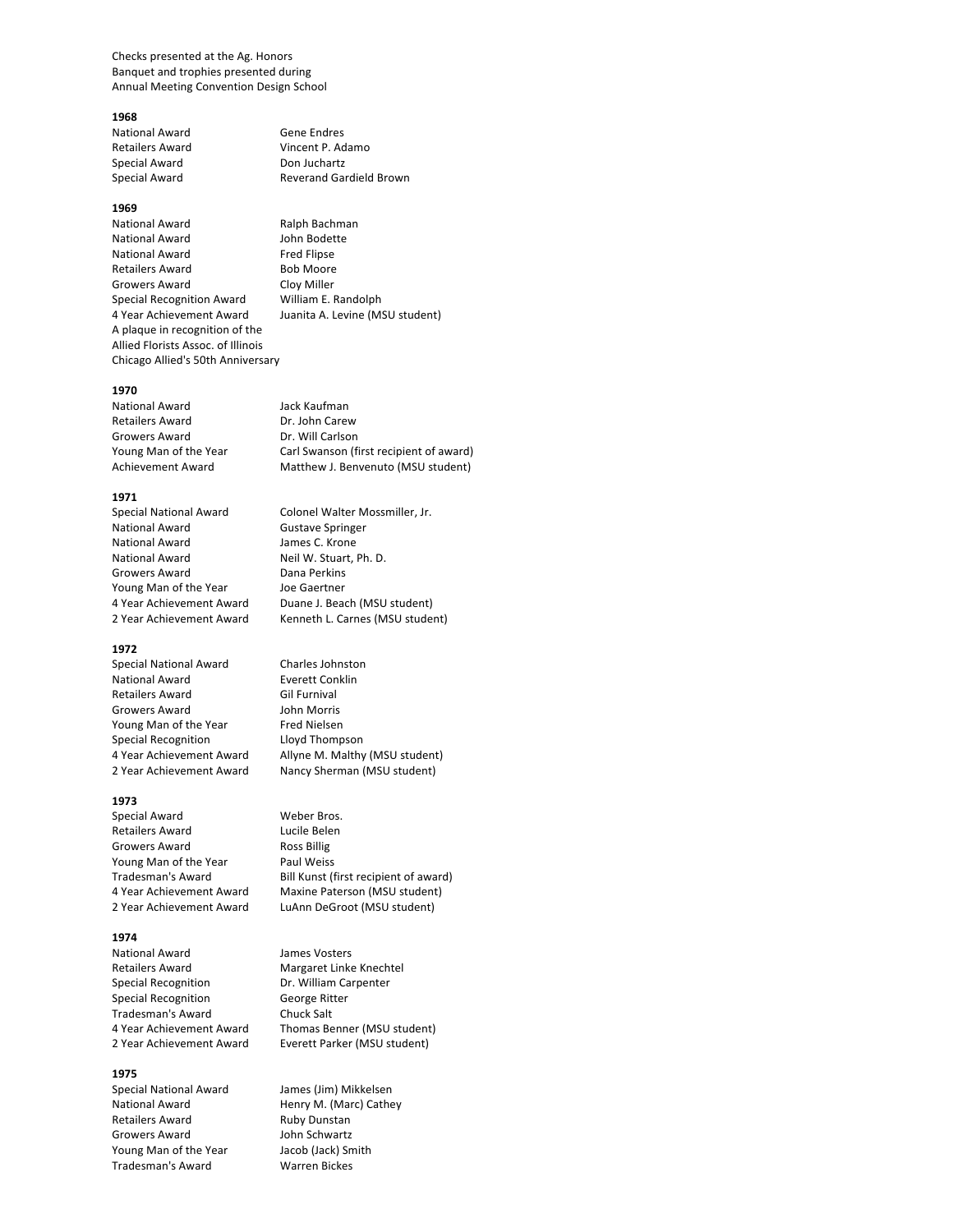Special Recognition **Willie Jackson** A plaque for his distinguished service to the industry and an honorary lifetime membership in MSFA John Henry Dudley 2 Year Achievement Award Mark Thode (MSU student)

## **1976**

Retailer of the Year Don Patterson Grower of the Year<br>
Young Person of the Year<br>
Gordon Perkins Young Person of the Year Nat. Research & Education Award Ward Beard

Tradesman's Award Israel Schneider

#### **1977**

National Service Award Robert J. Jelly Retailer of the Year Richard Flipse Wholesale Grower Award Lewis Helbling Young Person of the Year David Mansfield Tradesman's Award Paul Miller 2 Year Achievement Award Tim Kczyzaniak (MSU student)

#### **1978**

National Service Award Bill Suyeyasu Retailer of the Year Bob Longfield Wholesale Grower Award Roger Semrau<br>
Special Recognition Robert R. White, Jr. Special Recognition Young Person of the Year Richard Thibodeau, Jr. Tradesman's Award Smithers-Oasis Ruby Dunstan Award 4 Year Achievement Award Patricia Voth (MSU student)

## **1979**

National Service Award Earl R. Hebert Retailer of the Year Salvatore (Sam) F. Viviano Young Person of the Year Roger L. Miller Tradesman's Award **Ruth & Charles Engewald** 

#### **1980**

National Service Award Bill Hixson Retailer of the Year Fred Boehringer Wholesale Grower Award Adrian Molesta Special Service Award Louis Brand Tradesman of the Year **Burt Moore** 

#### **1981**

Wholesale Grower Award Dick Derks Special Award of Honor Don Weber

#### **1982**

Retailer of the Year Robert Weigold Grower of the Year Joe Smith Young Florist of the Year Gary Wells Special Service Award Blaise Raona Special Recognition Award Dr. Harry Tayama Special Recognition Award Michigan Bankcard

## **1983**

Tradesman of the Year **Oakley Davidson** 

#### **1984 - 1988**

The only awards given between 1984 & 1988 were to the MSU students 2 and 4 year.

4 Year Achievement Award Kimberly Tallarico (MSU student)

4 Year Achievement Award Marjorie Pudlo (MSU student) 2 Year Achievement Award Barbara Lorabel (MSU student)

4 Year Achievement Award Steve Barkwell (MSU student)

introduced by Teleflora Gary Wells (first recipient of award) 2 Year Achievement Award Kim Devereaux (MSU student)

Ruby Dunstan Award Gary Wells (2nd time win this award) 4 Year Achievement Award Michale Maliszewski (MSU student) 2 Year Achievement Award Christine Mead (MSU student)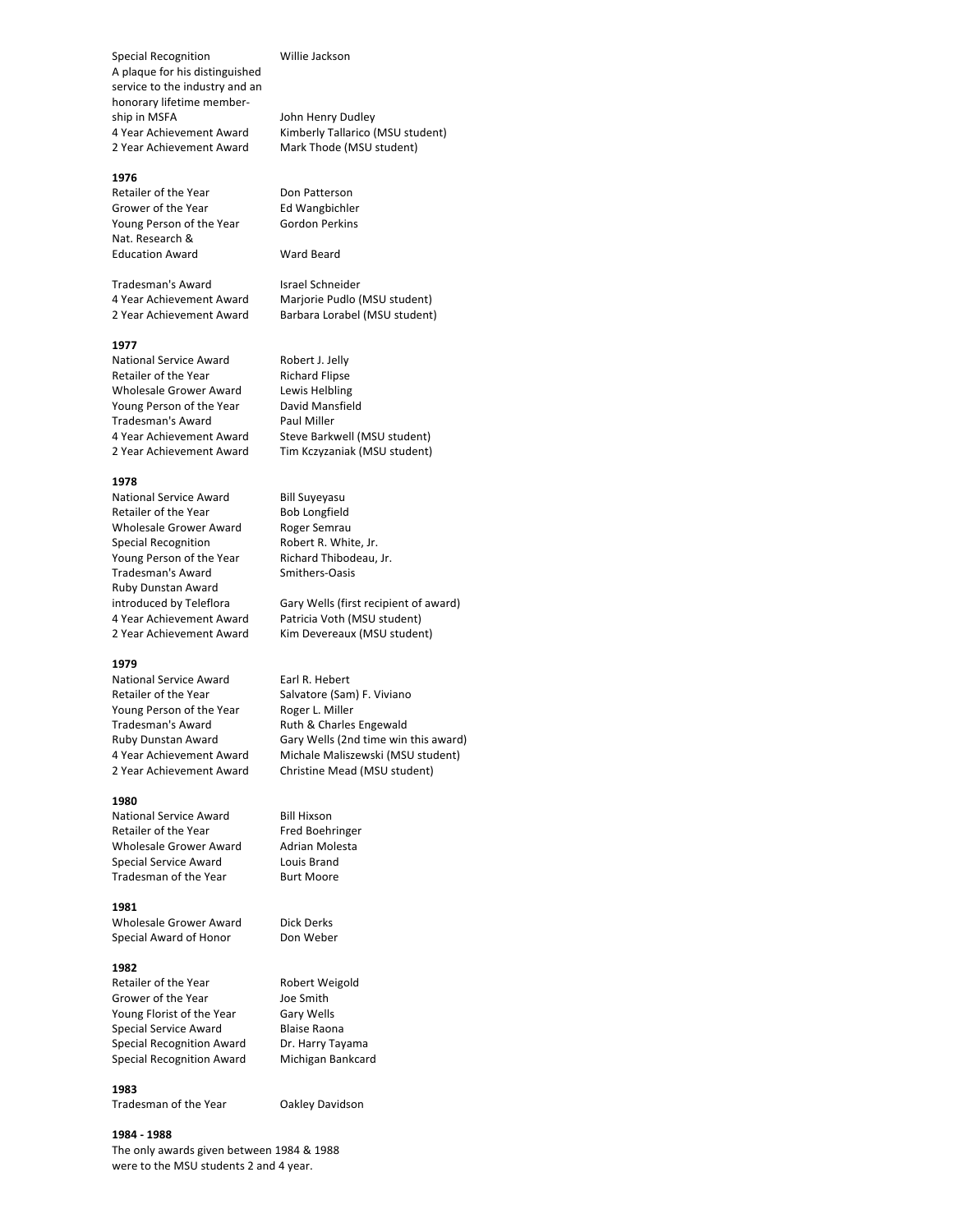This list was not updated. These were given at the Ag. Honors Banquet.

#### **1988**

Retailer of the Year Dave Bos Young Person of the Year Dale Grooters National Service Bill Maas Grower of the Year Full Ed Gallagher Special Recognition Bob Heron

#### **1989**

Retailer of the Year Frank DeVos<br>
Wholesale Tradesman Jim Nordlie Wholesale Tradesman Young Person of the Year Kristi Flatt National Service **Herman Meinders** Grower of the Year Bruce Bordine Special Recognition Kathy Petz

#### **1990**

Retailer of the Year Ruth O'Brien Wholesale Tradesman Del Demaree<br>Young Person of the Year Jackie Burrell Young Person of the Year National Service John Biernbaum Grower of the Year Fred Blackmore Special Recognition Chuck Bannow

#### **1991**

Retailer of the Year Roy Sabo Wholesale of the Year Pete Garcia Young Persons of the Year Jim & Tami Tucker National Service Jim Gaunt Grower of the Year Tom Smith

#### **1992**

Retailer of the Year The Patterson Family Young Person of the Year Raya Johnston National Service Bud Lipinski Grower of the Year Rick Mast Special Recognition **Dr.** Barb Fails Industry Promotion **AFMC** 

### **1993**

Retailer of the Year The Gerych Family National Service **Dr.** Will Carlson Wholesaler of the Year Dave Oatley Young Person of the Year Jerome Raska Grower of the Year Weiss Family Special Recognition **Carmen Cosentino** Lifetime Achievement John Henry Dudley

#### **1994**

Retailer of the Year **Jacobsen Family** Wholesale of the Year Warren (Kit) Bickes Jr. Young Person of the Year David Schroetamo Special Service Kim Herbers Lifetime Achievement Award Lucile Belen

## **1995**

**1996** National Service Francis Porterfield Dudley Lifetime Achievement Award Earl Hebert

Dean Doty George and Florence McClure

Grower of the Year Joe Vermulen - Floral Avenue Greenhouse Adrian Molesta

Retailer of the Year **Bruce Anderson, Moehring-Woods Flowers** Grower of the Year **D. Lynn Mayer,Lynn Mayer's Great Lakes Glads** Young Person of the Year Jared Sparr, Sparr's Greenhouse National Service Award Tom Butler, American Floral Services Lifetime Achievement Award Harold and Virginia Hutchings Margaret Knechtel

Anthony and Mark Brewer, Nature Nook Florist Grower of the Year Meiring Greenhouse and Farms Young Person of the Year L. Skeeter Parkhouse, All Events Floral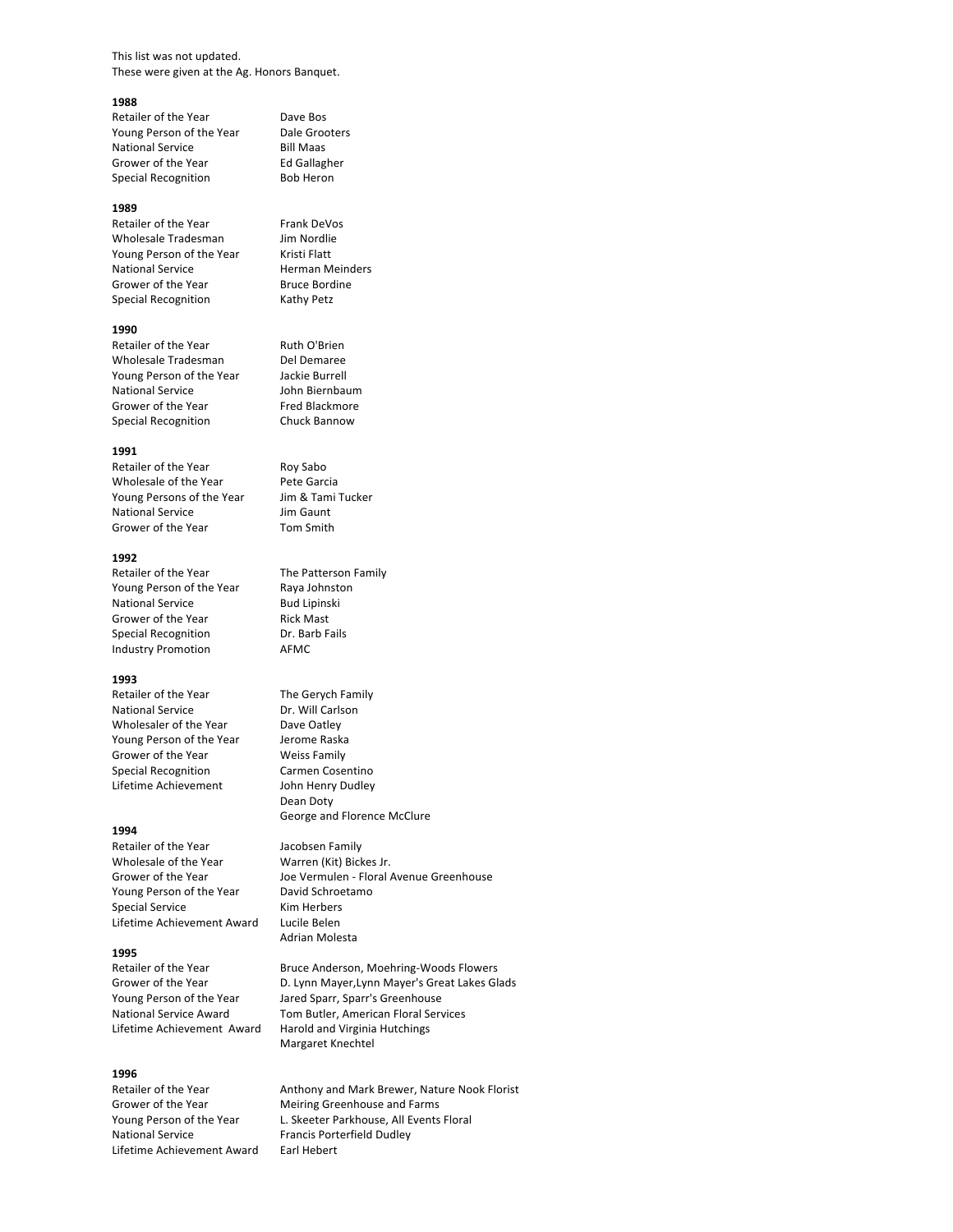#### **1997**

National Service PromoFlor, Jim Wanko

#### **1998**

Lifetime Achievement Award Jim Nordlie, Nordlie, Inc.

#### **1999**

## **2000**

Youngperson of the Year Daniel Stober Retailer of the Year Vogt's Flowers, Flint, MI Lifetime Acheivement Award Jim Jordan, FTDA

#### **2001**

#### **2002**

#### **2003**

Centennial Award

#### **2004**

#### **2005**

#### **2006**

Wholesaler of the Year Dave Shipps, The John Henry Co. Retailer of the Year The Perkins Family, Perkins Flowers Young Person of the Year Martin Murdick, Conner Park Florist Lifetime Achievement Award Lou Brand, The John Henry Co.

Young Person of the Year Emily Gough, Weber's Floral & Gift Special Recognition Award Howard Silver, AIFD, Dearborn Flower Shop Retailer of the Year **Same State State** Johnny & Peg Long, Saline Flowerland Wholesaler of the Year Steven B. Moore, Moore Greens, Inc.

Youngperson of the Year Suzie Kostick, MCF, Horizons Conference Center Retailer of the Year **Bruce Furnival** / Cindy Conant, Furnival's Flowers Wholesaler of the Year Dave Goodman, Hyacinth House National Service Award **Rocky Pollitz, AIFD, AAF, PFCI, CMG, Teleflora** Lifetime Acheivement Award Vince Adamo & Agnes Loweke, Conner Park Florist

Wholesaler of the Year Saginaw Valley Flower Exchange, Saginaw, MI Special Recognition Award Tim Latimer, MCF, Michigan State University National Service Award Bud Lipinski, American Floral Services, Inc

Youngperson of the Year Bradley Youngstrom, Wild Thyme Flowers, Pentwater, MI Retailer of the Year **Ray Hunter Flowers, Southgate, MI** Wholesaler of the Year Southview, Inc, Romulus, MI Special Recognition Award Chelsea Greenhouse, Chelsea, MI 100 years of service Special Recognition Award Webers Floral, Sault Ste. Marie, MI 100 years of service National Service Award Paul Goodman, Teleflora, LLC

Youngperson of the Year Scott Awad, AIFD, CAFA, Lansing, MI Retailer of the Year VanderSalm's Flower Shop, Kalamazoo, MI Wholesaler of the Year Mains Importing, Hillsdale, MI

Youngpersons of the Year Troy Wasserman and Angie Wasserman-Neland, Wassermans Flowers, Muskegon, MI. Retailer of the Year English Gardens - Dearborn Heights, MI Wholesaler of the Year Vans Floral Products – Grand Rapids, MI Special Recognition Award John Hosek AIFD, CAFA, MCF – Floral Impressions, E. Lansing, MI

(100 years in business) Smith Floral Co. – Lansing, MI Lifetime Acheivement Award John and Harriet Anthony – Jon Anthony Florists – Lansing, MI

Young Persons of the Year Marisa Rakowski MCF - Hastings Flower Shop - Hastings, MI Retailer of the Year Flowers by Ray & Sharon – Muskegon, MI Wholesaler of the Year Denver Wholesale Florist – Flint, MI National Service Stan Pohmer / Will Carlson Jr. - Flower Promotion Organization - Ovid, MI Special Recognition **Alice Waterous AIFD, MCF Waterous Floral Consulting** - Grand Haven, MI CF Member of the Year Barbara Zuleski CF – Designs Unlimited - Jackson, MI

Young Persons of the Year Rob Stogdill – Rokay Floral – Plymouth, MI Retailer of the Year **Alma's Bob Moore Flowers** – Alma, MI Wholesaler of the Year Jim Wilson – Jim Wilson & Associates – Osseo, MI National Service Syndicate Sales, Inc – Kokoma, IN Special Recognition Kathy Petz AAF, MCF, PFCI - Teleflora - Los Angeles, CA Lifetime Achievement Lucile Belen – Belen's Flowers – Lansing, MI CF Member of the Year Larry Beard CF – Perkins Flowers – Lapeer, MI

Young Persons of the Year Melissa Tjapkes - Avalon Floral - Spring Lake, MI Retailer of the Year Cardwell Florist - Livonia, MI Wholesaler of the Year Nordlie, Inc – Grandville, MI Special Recognition Jackie Burrell AIFD, MCF – Flowers From Sky's the Limit – Petoskey, MI 75 Years in Business Southview, Inc - Romulus, MI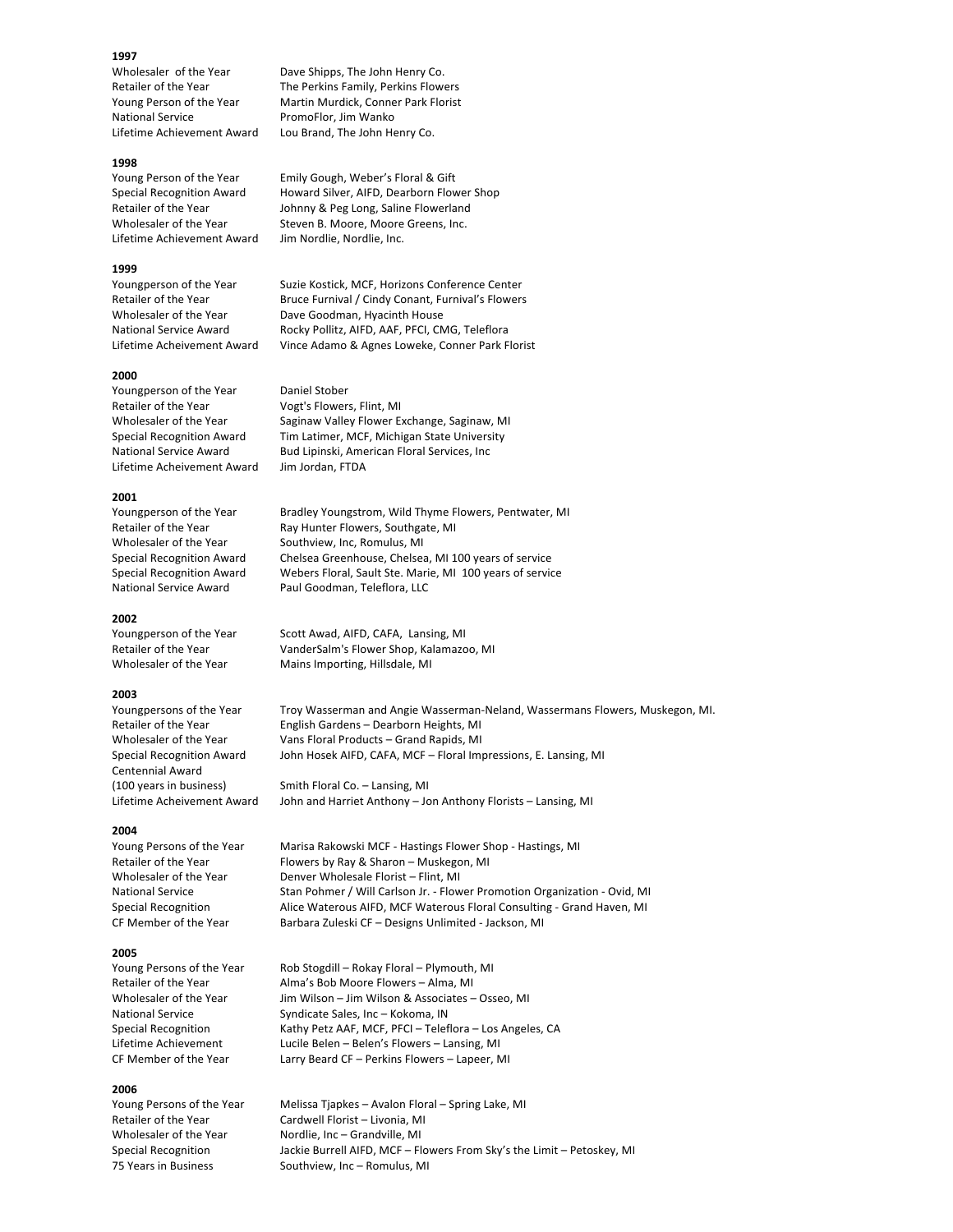100 Years In Business Molesta Floral Company - Grand Rapids, MI 125 Years In Business Wasserman Floral – Muskegon, MI CF Member of the Year John Hosek AIFD, CF, PFCI – Floral Impressions – East Lansing, MI

#### **2007**

Wholesaler of the Year Nordlie, Inc. – Flint, MI Wholesale Employee of the Year

## **2008**

Wholesale Employee of the Year

## **2009**

Retailer of the Year Flowers & Such – Adrian, MI Wholesale Employee of the Year

#### **2010**

Wholesaler of the Year Nordlie, Inc. – Warren, MI Wholesale Employee of the Year

100 Years in Business DWF - Flint, MI

#### **2011**

Wholesale Employee of the Year

Certified Florist 

#### **2012**

Lifetime Achievement Award Don & Gloria Patterson - Patterson's Flowers -Reed City, Big Rapids, Cadillac, Canadian Lakes, MI National Service Award Richard Salvaggio AAF, AIFD, PFCI - Teleflora - Los Angeles, CA Retailer of the Year Blumz...By JRDesigns - Detroit/Ferndale, MI Retail Employee of the Year Jim Stamper - VanBochove's Florist - Kalamazoo, MI

Kim Herbers - Saginaw Valley Flower Exchange - Saginaw, MI Young Persons of the Year Libbie Deering – Gerych's Distinctive Flowers – Fenton, MI Special Recognition **Cheryl Mast MCF** – Kent Career Tech Center – Grand Rapids, MI CF Member of the Year Jacklyn Burrell AIFD, CF – Flowers From Sky's the Limit – Petoskey, MI

Lifetime Achievement Award Ron Larsen - Vans Floral Products - Grand Rapids, MI National Service Award Smithers – Oasis USA – Kent, OH Retailer of the Year Eastern Floral & Gift - Grand Rapids, MI Retail Employee of the Year Martin VanTil, AIFD - Flowers by Josie - Gaylord, MI Wholesaler of the Year Dulaya Memories in Art - North Branch, MI

Jeff Myrick - Nordlie, Inc - Flint, MI Young Persons of the Year Fica Andersson, MCF - Flowers From Sky's the Limit - Petoskey, MI Special Recognition Bob Friese, AIFD – Fruitport, MI CF Member of the Year Suzie Kostick AIFD, CF – Cenflo Publishing – Rio Rancho, NM

Lifetime Achievement Award Bobbi Ecker-Blatchford AAF, AIFD, PFCI - The Flora Pros - Chicago, IL National Service Award Wayne Castleberry - MAC Technologies - Richmond, VA Retail Employee of the Year Becky Guernsey MCF – Ridgeway Floral – Three Rivers, MI

Linda Hamilton - Vans Floral Products - Grand Rapids, MI Gail Pabst - Kennicott Brothers - Chicago, IL Young Persons of the Year Heidi Anderson – Hyacinth House – Lansing, MI Special Recognition Roy & Jane Sabo – Sunnyslope Floral – Grandville, MI CF Member of the Year Richard Gleason CF - Macomb Community College, Warren, MI

Lifetime Achievement Award James Gaunt - Southview, Inc. - Romulus, MI National Service Award Regency Group – East Lansing, MI Retailer of the Year Ridgeway Floral & Gifts - Three Rivers, MI Retail Employee of the Year Tracie Kuck-Martin – Frankenmuth Floral – Frankenmuth, MI

Ed Karaba - Saginaw Valley Flower Exchange - Saginaw, MI Young Persons of the Year Derek Woodruff CF – The Floral Underground – Traverse City, MI Special Recognition **Robbin Yelverton AIFD, CF, PFCI** – Blumz by JRDesigns – Detroit/Ferndale, MI CF Member of the Year Kathy Petz AAF, CF, PFCI – Teleflora – Holly, MI

Lifetime Achievement Award Ray Genter - Flowers by Ray & Sharon - Muskegon, MI National Service Award Peter J. Moran - Society of American Florist - Alexandria, VA Retailer of the Year **Crystal Springs Florist** – Benton Harbor, MI Retail Employee of the Year Bonald Thompson, Royal Expressions Flowers & Gifts - Blissfield, MI Wholesaler of the Year Rokay Floral – Battle Creek & Plymouth, MI

Jodi Rice, Rokay Floral - Plymouth, MI Young Person of the Year Jason Goei - Eastern Floral Co. - Grand Rapids, MI Special Recognition Colleen Siembor – Cardwell Florist – Livonia, MI

Member of the Year Tim Latimer CF – Michigan State University – E. Lansing, MI 100 Years in Business Florists' Transworld Delivery, Inc. - Downers Grove, IL

Lifetime Achievement Award Stan Pohmer – Pohmer Consulting Group - Minnetonka, MN National Service Award Marie Ackermann - Teleflora - Oklahoma City, OK Retailer of the Year Don's Flowers & Gifts - Zeeland, MI Retail Employee of the Year Libbie Deering - Country Lane Flowers - Howell, MI Wholesaler of the Year Lion / Offray Ribbon, Tom Swientek - Berwick, PA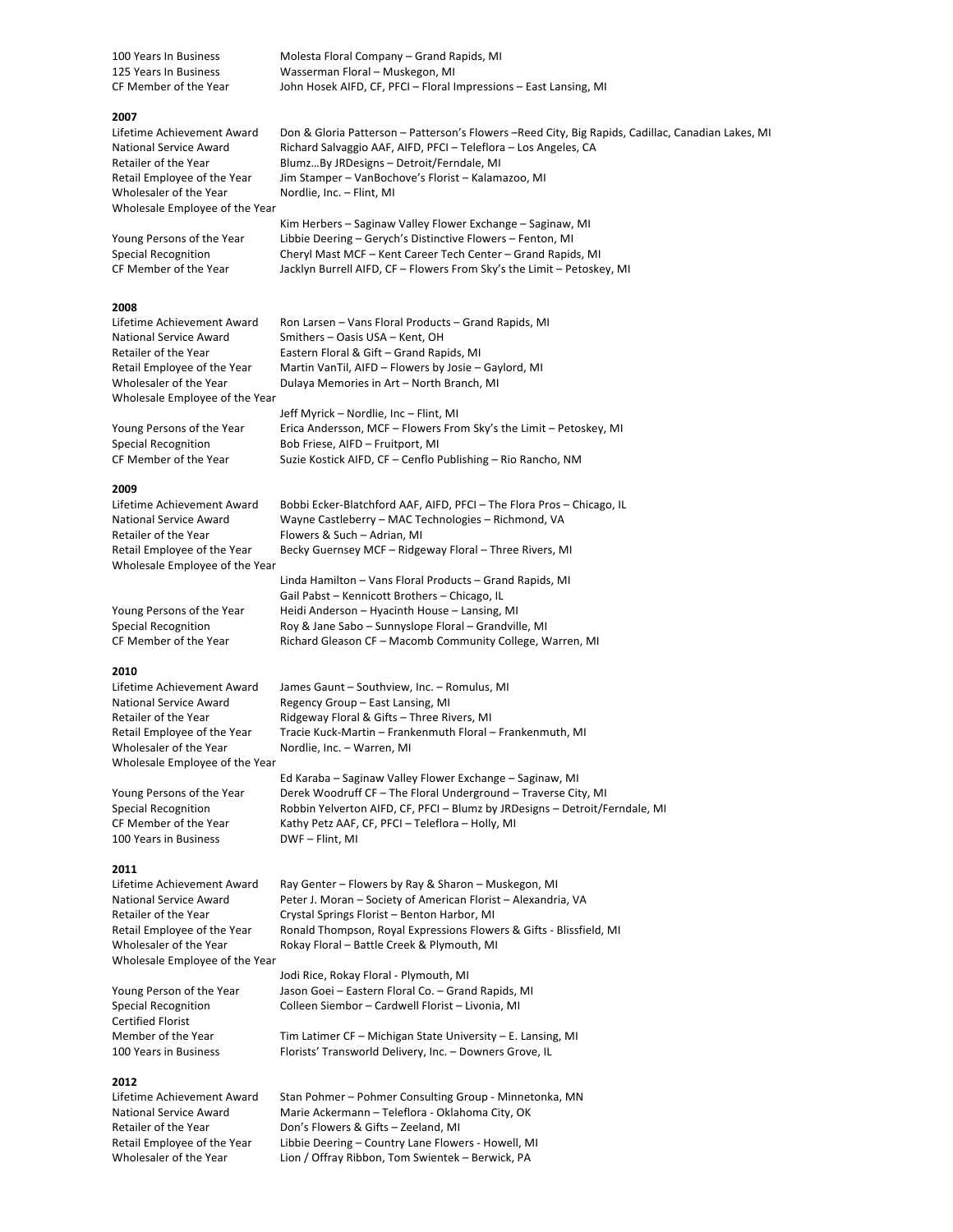Wholesale Employee of the Year

Young Person of the Year Garrett Fairbanks CF - Bakman Floral Design - S. Lyons, MI Certified Florist Member of the Year Jody Brown-Spivey AIFD, CF – Expressions Floral Design Studio – Gahanna, OH<br>MFA Designer of the Year Doug Bates CF – Designs by Vogt's – Sturgis, MI

## **2013**

Lifetime Achievement Award Kathy Petz AAF, CF, PFCI - Teleflora - Los Angeles, CA National Service Award Dr. Bridget Behe CF – Michigan State University – E. Lansing, MI<br>Retailer of the Year **Networth Michael Alteration**'s Flowers & Gifts – Ypsilanti, MI Norton's Flowers & Gifts – Ypsilanti, MI Retail Employee of the Year Kiersten Schulte – Eastern Floral & Gift – Grand Rapids, MI Supplier of the Year FloraCraft Corporation – Ludington, MI Wholesale Employee of the Year

Chris McGahey - Nordlie, Inc. - Flint, MI Young Person of the Year Doug Bates CF - Designs by Vogt's - Sturgis, MI

Doug Bates CF – Designs by Vogt's – Sturgis, MI

Brenda Kaye Counts – DWF – Flint, MI

Certified Florist 

#### **2014**

Supplier of the Year **Accent Décor** – Norcross, GA Wholesale Employee of the Year

Certified Florist MFA Past President's Floriology

#### **2015**

Retailer of the Year Smith Floral Co., Lansing, MI Wholesale Employee of the Year

Certified Florist Member of the Year **Arlon Slagh, CF, Holland, MI** Special Recognition **Sumes** Lutke, Spring Lake, MI MFA Past President's Floriology

#### **2016**

Wholesale Certified Florist MFA Past President's 

#### **2017**

Member of the Year Lea Kuklinski CF – Fruit Basket Flowerland – Grand Rapids, MI MFA Designer of the Year Jerry Baker CF - Wesley Berry Flowers - Detroit, MI

Lifetime Achievement Award Jim Wilson – Jim Wilson Associates, Osseo, MI Retailer of the Year Flowers From Sky's The Limit – Petoskey, MI Retail Employee of the Year Rochelle Silcox - Blumz by JRDesigns, Detroit/Ferndale, MI

Angie Richards - Kennicott/Vans Floral Products, Grand Rapids, MI Young Person of the Year Katie Holton - Ludema's Floral & Garden - Grand Rapids, MI

Member of the Year Alice Waterous AIFD, CF, PFCI – Waterous Floral Consultants, Grand Haven, MI MFA Designer of the Year Derek Woodruff AIFD, CF - Derek LLC, Traverse City, MI Special Recognition Tom Figueroa AIFD, CF - Nordlie, Inc, Warren, MI

Scholarship **Lea Kuklinski CF** – Fruit Basket Flowerland, Grand Rapids, MI

Lifetime Achievement Award Bob Friese, AIFD - Natures Creative Edge, Fruitport, MI National Service Award Jack Howard – Teleflora, LLC, Los Angeles, CA Retail Employee of the Year Pamela Prough – My Lady Florist, Westland, MI Wholesaler of the Year Kennicott Brothers Co. - Chicago, IL

Ric Gaunt - Mayesh Wholesale, Romulus, MI Young Person of the Year Angela Christie, CF - Flowers From Natures Garden, Petoskey, MI

MFA Designer of the Year Enrika Matelyte-Karalius, AIFD - Royal Petal, Lemont, IL

Scholarship Shelley Adair CF – Blumz by JRDesigns, Ferndale, MI

Lifetime Achievement Award Wayne Castleberry - MAC Horticultural Supplies. Richmond, VA National Service Award Dwight Larimer - Design Master Color Tool, Boulder, CO Retailer of the Year Wasserman's Floral & Gifts, Muskegon, MI Retail Employee of the Year Kim Larsen - Patterson's Flowers, Big Rapids, MI. Wholesaler of the Year Mayesh Wholesale Florist, Romulus, MI

Employee of the Year Janna Herrington - DWF, Flint, MI Young Person of the Year Allison Ludema - Ludemas Floral & Garden, Grand Rapids, MI

Member of the Year **Robbin Yelverton, AAF, AIFD, CF, PFCI** – Blumz by JRDesigns, Ferndale/Detroit, MI MFA Designer of the Year Jason Rudicil - Eastern Floral & Gift, Grand Haven, MI Special Recognition **Barbara Gilbert** - *The Professional Florist*, Glenview, IL

Floriology Scholarship Ron Thompson - Lane Street Blooms, Blissfield, MI

Lifetime Achievement Award Alice Waterous - Waterous Floral Consultant, Grand Haven, MI National Service Award Ty Dudley - Armellini Express Lines, Palm City, FL Retailer of the Year Kennedy's Flowers & Gifts, Grand Rapids, MI Retail Employee of the Year Edward Smith - Country Lane Flower Shop, Howell, MI Wholesaler of the Year Saginaw Valley Flower Exchange, Saginaw, MI